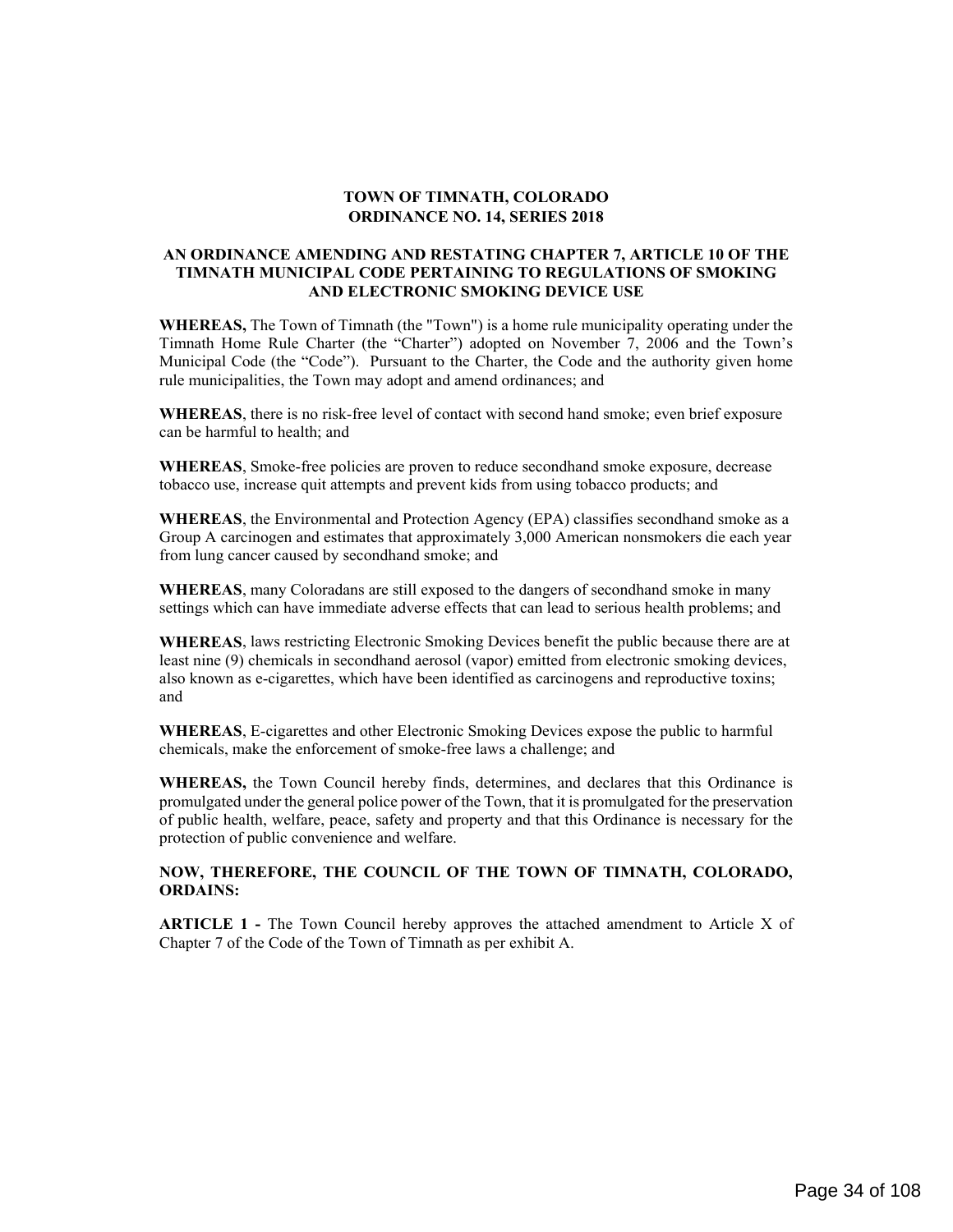# **ARTICLE 2 – SEVERABILITY**

If any part or provision of this Ordinance, or its application to any person or circumstance, is adjudged to be invalid or unenforceable, the invalidity or unenforceability of such part, provision, or application shall not affect any of the remaining parts, provisions or applications of this Ordinance that can be given effect without the invalid provision, part or application, and to this end the provisions and parts of this Ordinance are declared to be severable.

## **ARTICLE 3 – EFFECTIVE DATE**

This Ordinance shall take effect upon adoption at second reading, as provided by Section 3.5.5 of the Charter.

**INTRODUCED, MOVED, AND ADOPTED BY THE TOWN COUNCIL OF THE TOWN OF TIMNATH ON FIRST READING, ON JULY 24, 2018 AND SET FOR PUBLIC HEARING AND SECOND READING AT 6:00 P.M. ON AUGUST 14, 2018 AT THE TIMNATH ADMINISTRATION BUILDING, 4800 GOODMAN STREET, TIMNATH COLORADO AND ORDERED PUBLISHED BY TITLE THIS 24TH DAY OF JULY 2018.** 

**MOVED, SECONDED AND FINALLY ADOPTED ON SECOND READING FOLLOWING PUBLIC HEARING BY THE TIMNATH TOWN COUNCIL ON AUGUST 14, 2018.** 

## **TOWN OF TIMNATH, COLORADO**

Jill Grossman-Belisle, Mayor

**ATTEST:** 

 $\overline{a}$ 

Milissa Peters, CMC Town Clerk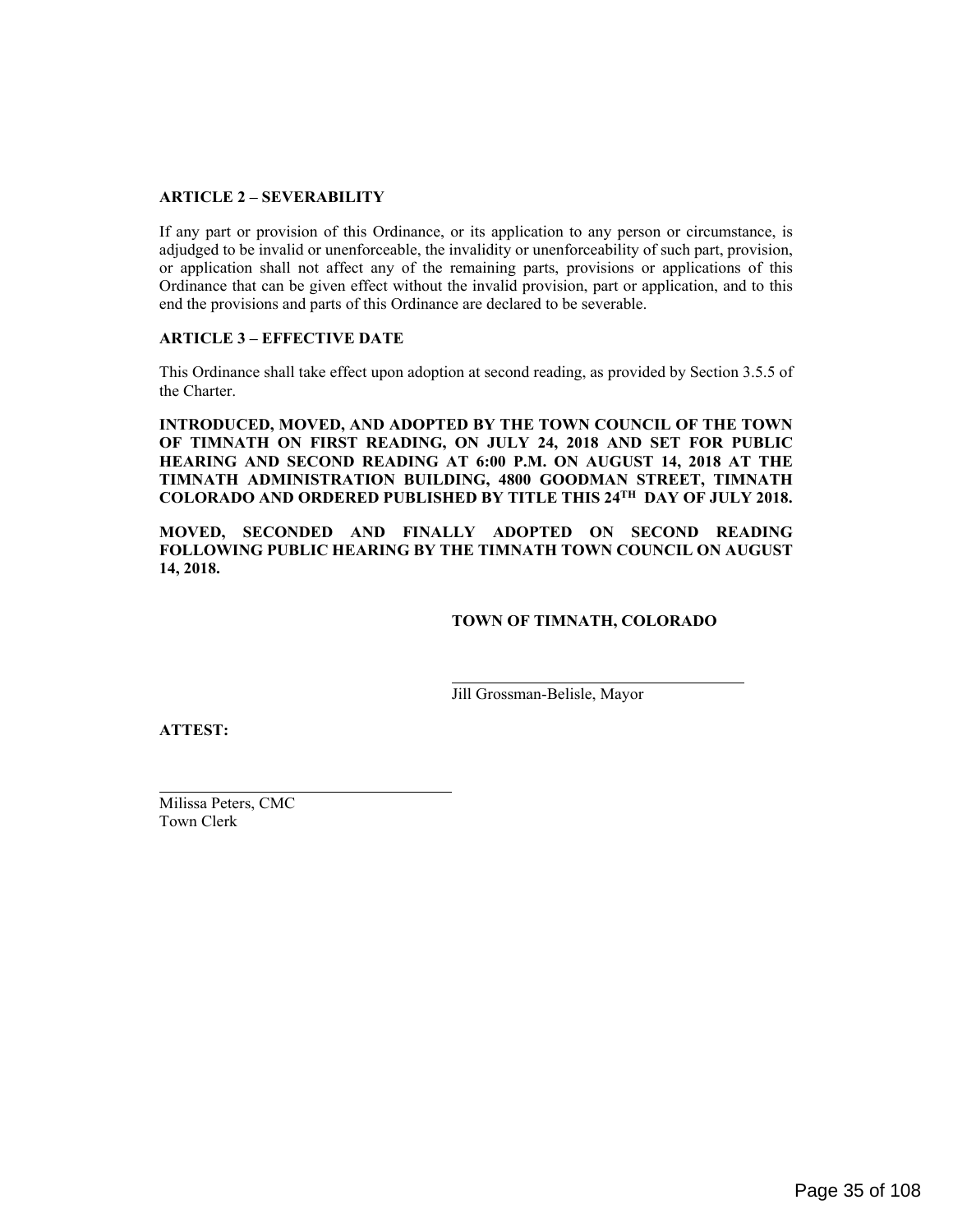## **EXHIBIT A**

### **CHAPTER 7 – Health, Sanitation and Animals**

### **ARTICLE 10 – Regulations of Smoking and Electronic Smoking Device Use**

#### **Sec. 7-10-10 Definitions.**

As used in this Article, the following terms shall have the meanings indicated:

*Business* means any sole proprietorship, partnership, joint venture, corporation, association, landlord, or other entity formed for profit-making purposes.

*Cigar Bar* means a bar that, in the Calendar Year ending December 31, 2005, generated at least five percent (5%) or more of its total annual gross income or fifty thousand dollars (\$50,000) in annual sales from the on-site sale of tobacco products and the rental of on-site humidors, not including any sales from vending machines. In any calendar year after December 31, 2005, a bar that fails to generate at least five percent (5%) of its total annual gross income or fifty thousand dollars (\$50,000) in annual sales from the on-site sale of tobacco products and the rental of on-site humidors shall not be defined as a *Cigar Bar* and shall not thereafter be included in the definition regardless of sales figures.

*Entrances and Exits* means the passageways by which persons may enter or exit a building or facility, typically consisting of a door or doorway. For the purposes of this chapter, this includes the stoop, steps, or ramp leading from the sidewalk or pavement to such a door or doorway.

*Electronic Smoking Device* means any device that when activated emits a vapor, aerosol, or smoke or can be used to deliver nicotine or any other substance to the person inhaling from the device, including, but not limited to e-cigarettes, e-cigars, e-pipes, vape pens, e-hookahs, inhalant delivery systems or any other similar product by any other name or descriptor. An electronic smoking device includes any component, part or accessory of such device whether or not sold separately, regardless of nicotine content or any other substance intended to be vaporized or aerosolized for human inhalation during the use of the device.

*Employee* means any Person who is employed or retained as an independent contractor by any Employer in consideration for direct or indirect monetary wages or profit, or any Person who volunteers his or her services for an Employer.

*Employer* means any Business that retains the service of one or more Employee.

*Food /Beverage Service Area* means any business establishment, including Outdoor Dining Areas of the establishment thereof, in which the business includes the sale of food or beverages for onpremises consumption.

*Indoor Public Place* means any enclosed area or portion thereof. The opening of windows or doors, or the temporary removal of wall panels, does not convert an indoor area into an outdoor area.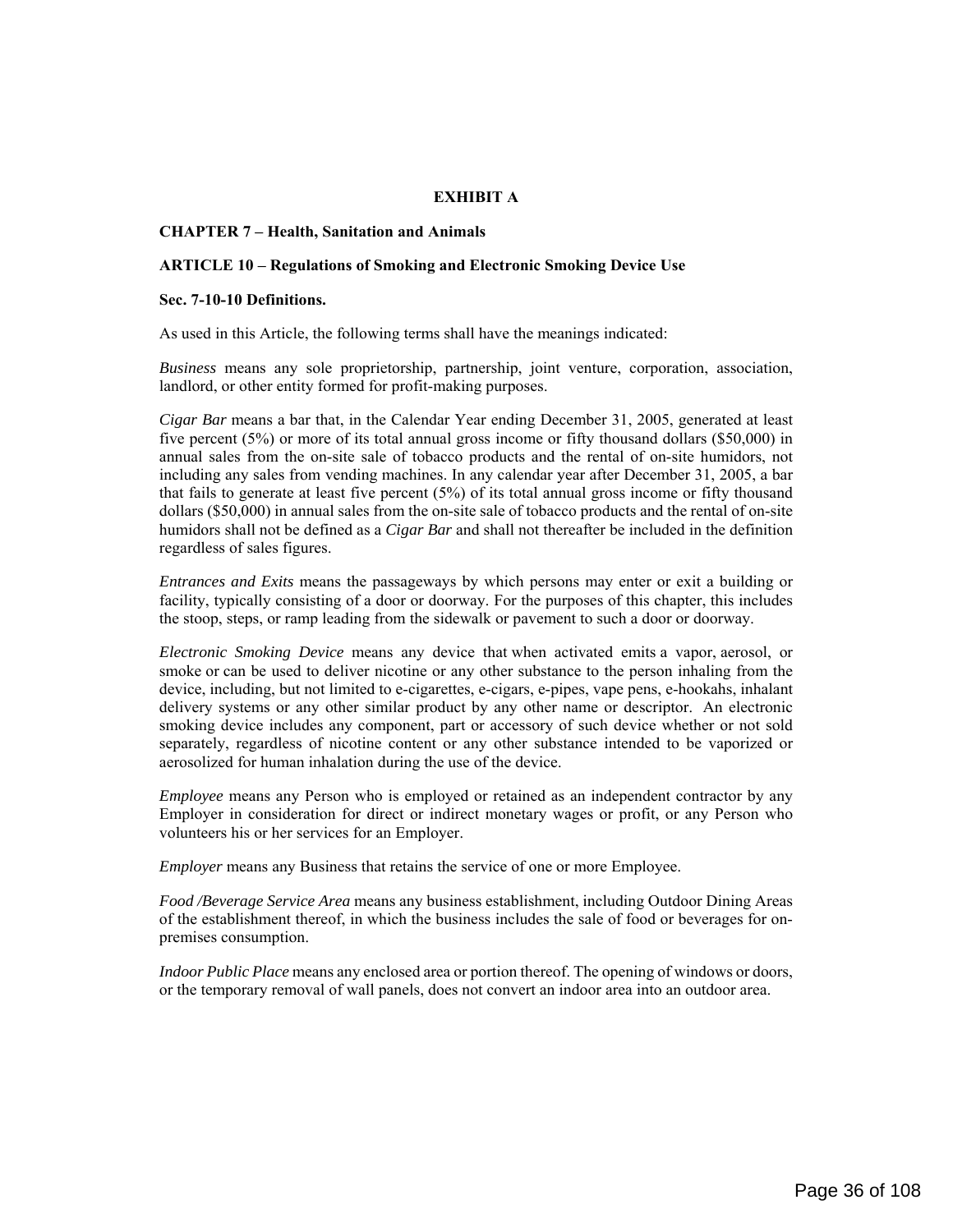*Outdoor Dining Area* means any area, including streets and sidewalks, that is available to or customarily used by the general public or an Employee, and that is designed, established, or regularly used, for consuming food or drink.

*Outdoor Public Place* means any area not specifically characterized as an "indoor area."

*Person* means any natural person, cooperative association, Employer, personal representative receiver, trustee, assignee, or any other legal entity including a government agency.

*Playing Field* means that portion of an outdoor Recreational Area that is set up and marked in some way for the playing of one or more specific games or sports (such as baseball, football, or soccer), and that is owned or operated by the Town and open to the general public. For the purposes of this Article, a playing field that is fenced or the outside perimeter of which is otherwise physically demarcated shall be deemed to include all of the area inside such fence or demarcation, together with any bleachers or other designated viewing area; a playing field that is not fenced or otherwise demarcated (as to its outside perimeter) shall be deemed to include all of the area customarily required for playing the game for which it is being used, together with any bleachers or other designated viewing area.

*Public Event* shall mean a festival, concert, parade, athletic contest, street fair, art and craft show, carnival, block party, soap box derby, or any other outdoor event sponsored, hosted or requiring a permit from the Town

*Public Place* means any place, indoors or outdoors that is publicly or privately owned, and open to the general public regardless of any fee or age requirement.

*Reasonable Distance* means a distance that ensures that people located within an area where smoking and Electronic Smoking Device use is prohibited are not exposed to secondhand smoke created by smokers outside the area. This distance shall be a minimum of twenty-five (25) feet in any direction.

*Recreational Area* means any outdoor area that is owned or operated by the Town and open to the general public for recreational purposes, regardless of any fee or age requirement. The term Recreational Area includes but is not limited to Playing Fields, playgrounds, parks, picnic areas, golf courses, walking paths, gardens, hiking trails, bike paths, horseback riding trails, swimming pools, roller- and ice-skating rinks, skateboard parks, and amusement parks. The term Recreational Area is not intended to include streets and sidewalks unless they are located within a demarcated Recreational Area such as a park.

*Service Area* means any area designed to be or regularly used by one or more persons to receive or wait to receive a service, enter a public place, or make a transaction, whether or not such service includes the exchange of money. Service Areas include, but are not limited to, bus stops and other mass transit shelters, ATMs, public telephones, ticket lines, bus stops, cab stands, concert lines, sporting event lines, and food vendor lines.

*Smoke* means the emissions or release of gases, particles, vapors or aerosols into the air from burning, heating or activation of any device, including, but not limited to a cigarette, electronic smoking device, e-cigarette, vape pens, e-hookahs or any other product by any name or descriptor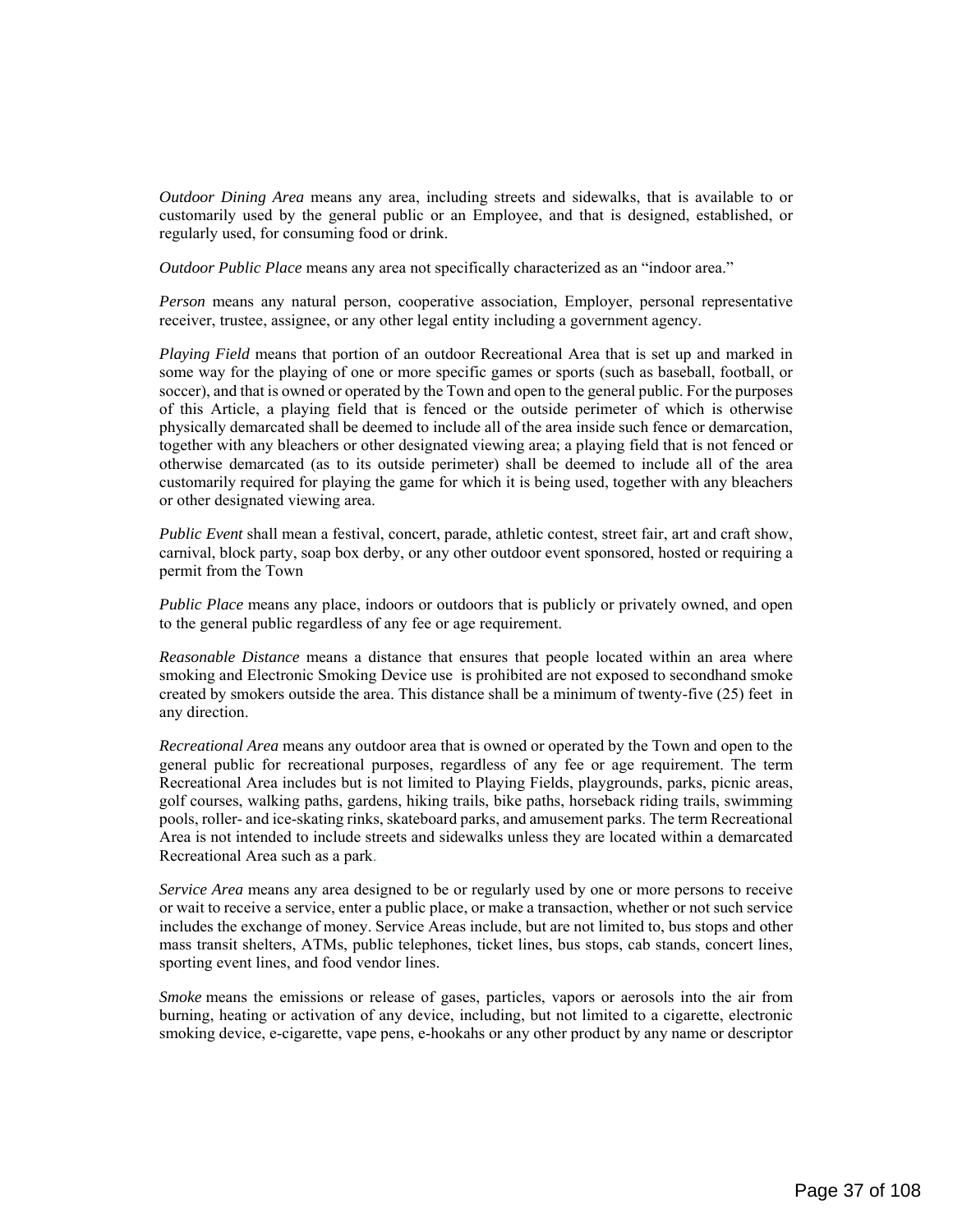when the apparent or usual purpose of burning, heating or activation of the device is human tasting and inhalation.

*Smoking* means the act of burning, heating, activation or carrying of any device, including, but not limited to a cigarette, cigar, pipe, hookah, or electronic smoking device, electronic cigarette, vape pen, e-hookah or similar device, by any other product name or descriptor, that results in the release of smoke, vapors or aerosols when the apparent or usual purpose of the burning, heating or activation of the device is human inhalation.

#### *Tobacco Product* means:

- (1) any product containing, made, or derived from tobacco or synthetic tobacco whether or not said product contains nicotine that is intended for human consumption, whether smoked, heated, chewed, absorbed, dissolved, inhaled, snorted, sniffed, or ingested by any other means, including, but not limited to cigarettes, cigars, little cigars, chewing tobacco, pipe tobacco, snuff; and
- (2) any Electronic Smoking Device; and
- (3) notwithstanding any provision of subsections (1) and (2) to the contrary, Tobacco Product includes any component, part, or accessory of Tobacco Product, whether or not sold separately.

#### **Sec. 7-10-20 Findings and Purpose.**

- (a) The Town Council has found and determined as follows:
	- (1) Numerous studies have found that tobacco smoke is a major contributor to indoor air pollution, and that breathing secondhand smoke is the cause of disease, including lung cancer, in non-smokers. At special risk are children, elderly people, individuals with cardiovascular disease and individuals with impaired respiratory function, including asthmatics and those with obstructive airway disease; and
	- (2) Secondhand smoke has been classified as a Class A carcinogen like asbestos by the Environmental Protection Agency;
	- (3) Secondhand smoke contains almost five thousand (5,000) chemicals, sixty (60) which are known toxins and carcinogens, including arsenic, formaldehyde, hydrogen cyanide and radioactive elements; and
	- (4) There is no safe level of exposure to secondhand smoke; and
	- (5) Health hazards induced by breathing secondhand smoke include lung cancer, heart disease, respiratory infection and decreased respiratory function, including bronchoconstriction and bronchospasm.
- (b) Based on the foregoing, the Town Council finds and declares that the purposes of this Article are to protect the public health and welfare by prohibiting smoking in public places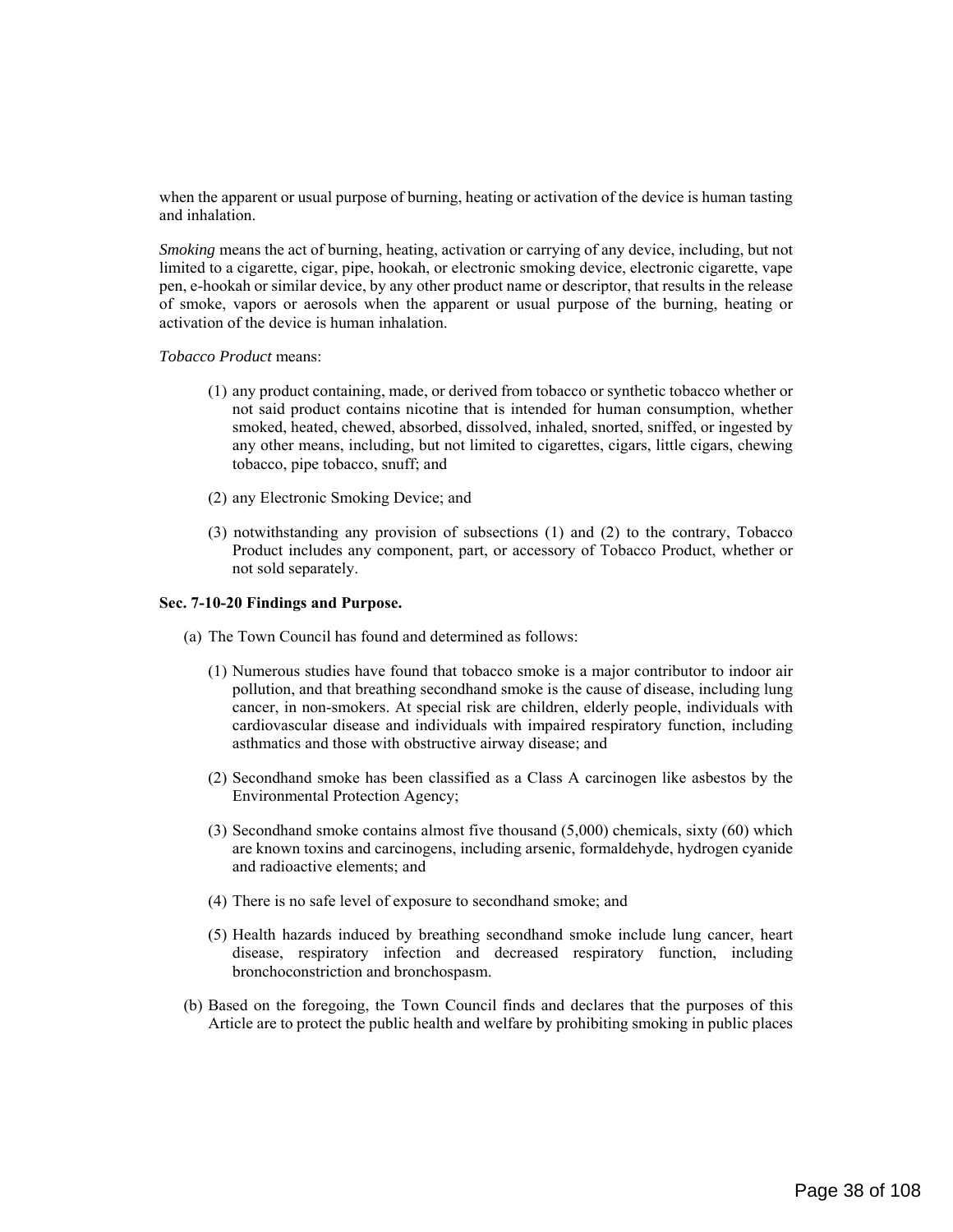and places of employment, to advance the right of all persons to breath smoke-free air, and to recognize that the need to breath smoke-free air shall have priority in public places and work places over the desire to smoke.

#### **Sec. 7-10-30 Prohibition of Public Smoking and Electronic Smoking Device Use**

(a) Smoking and Electronic Smoking Device Use in Indoor Public Places.

(1) Smoking is not permitted and no person shall smoke or use electronic smoking devices in any Indoor Public Place within the Town of Timnath including:

a. Indoor areas not exempt under this Article or pursuant to C.R.S. § 25-14-204;

 b. Within a Reasonable Distance from the entrance or exit into or out of any building or facility not exempt under this Article or pursuant to § 25-14-203,  $C.R.S.$ ;

- c. Tobacco Businesses as defined in § 25-14-203, C.R.S.;
- d. Cigar Bars;
- e. Hotel or motel rooms rented to one or more guests; and

f. Places of employment with three (3) or fewer employees under the control of one employer that have a common or shared air space with an Indoor Public Place where smoking is prohibited by law, such as, without limitation, openings, cracks, air ventilation systems, doorways, hallways, and stairways. Notwithstanding any other provision, the fact that Smoke enters one Indoor Public Place from another Indoor Public Place is conclusive proof that the areas share a common or shared air space.

(b) The use of an Electronic Smoking Device(s) is prohibited in all Indoor Public Places where combustible indoor smoking is prohibited pursuant to the Colorado Clean Indoor Air Act (CCIAA) § 25-14-201 *et seq*., C.R.S. and the provisions of this Article.

(c) Smoking and Electronic Smoking Device Use in Outdoor Public Places.

(1) Smoking and Electronic Smoking Device use is prohibited in Outdoor Public Places within the Town of Timnath including:

- a. Outdoor Dining Areas;
- b. Food/Beverage Service Areas;
- c. Playing Fields;
- d. Public Events; and
- e. Recreational Areas.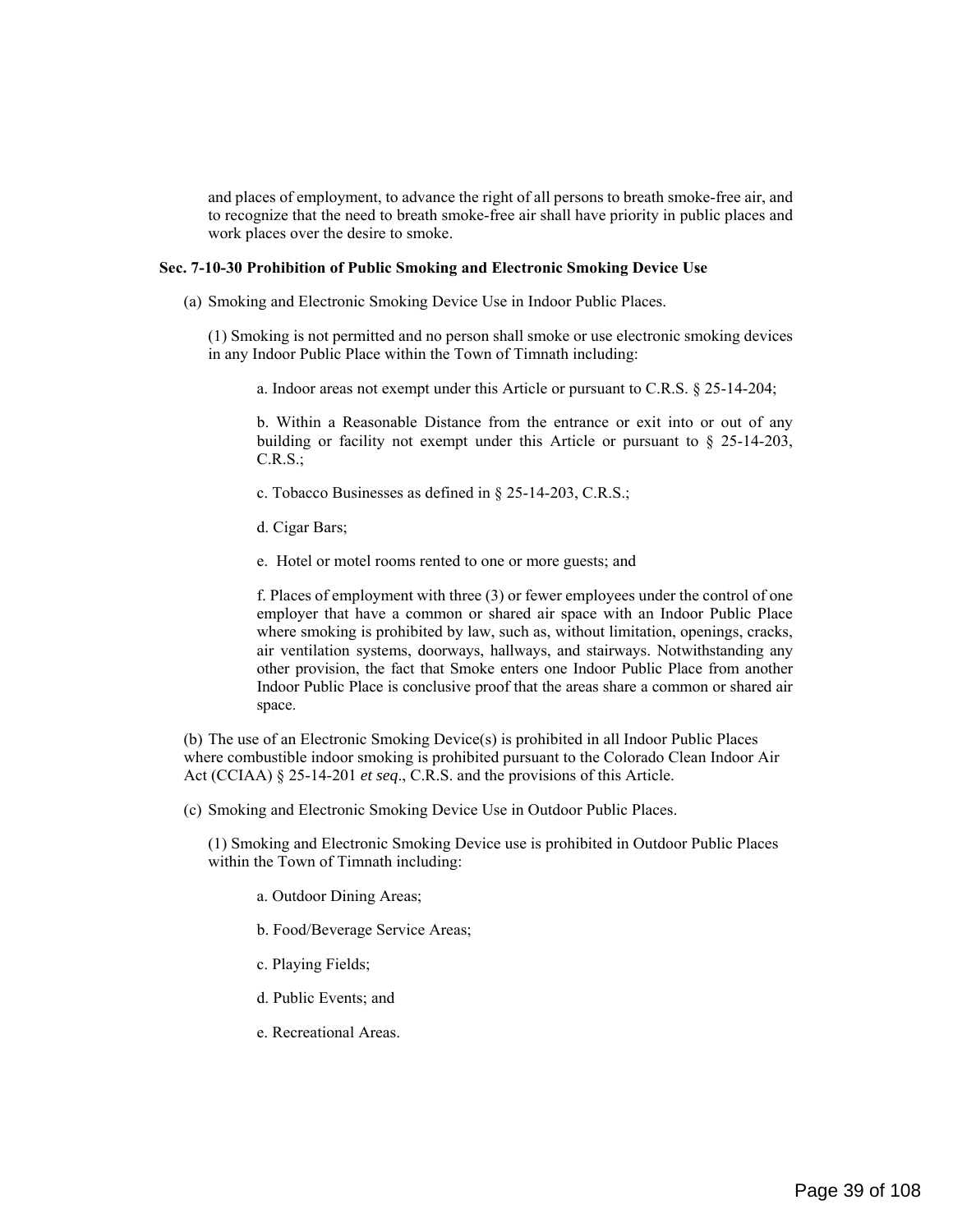### **Sec. 7-10-40 Other Requirements and Prohibitions**

(a) No Person, Employer, or entity shall knowingly permit Smoking and the use of Electronic Smoking Devices in an area under the legal or de facto control of that Person, Employer, or other entity and in which Smoking and the use of Electronic Smoking Devices is prohibited by law.

(b) Nothing in this Article prohibits any Person, Employer, or other entity with legal control over any property from prohibiting Smoking and the use of Electronic Smoking Devices on any part of such property.

(c) No Person or Employer shall knowingly or intentionally permit the presence or placement of ash receptacles, such as, for example, ash trays or ash cans, within an area under the legal or de facto control of that Person or Employer or other entity where Smoking and the use of Electronic Smoking Devices is prohibited by law, including, without limitation, within a Reasonable Distance from any area where Smoking and the use of Electronic Smoking Devices are prohibited. Notwithstanding the foregoing, the presence of ash receptacles in violation of this subsection shall not be a defense to a charge of Smoking and the Use of Electronic Smoking Devices in violation of any provision of this Article.

(d) No Person shall dispose of used Smoking or Electronic Smoking Device waste within the boundaries of an area in which Smoking Electronic Smoking Device use is prohibited, including within any Reasonable Distance as required by this Article.

(e) Signage required.

(1) A Person or Employer or other entity that has legal or de facto control of an area in which Smoking and the use of Electronic Smoking Devices are prohibited by this Article shall post a clear and conspicuous "No Smoking or Use of Electronic Smoking Devices" signs as follows:

a. At each point of ingress to the area, and in other conspicuous location(s); and

b. Signage shall have letters of no less than one (1) inch in height and shall include the international "No Smoking" symbol (consisting of a pictorial representation of a burning cigarette enclosed in a red circle with a red bar across it); and

c. Signage posted on the exterior of buildings to comply with this section shall include the Reasonable Distance requirement as required by this Article; and

(iv) At least one sign with the Town phone number to where complaints can be directed.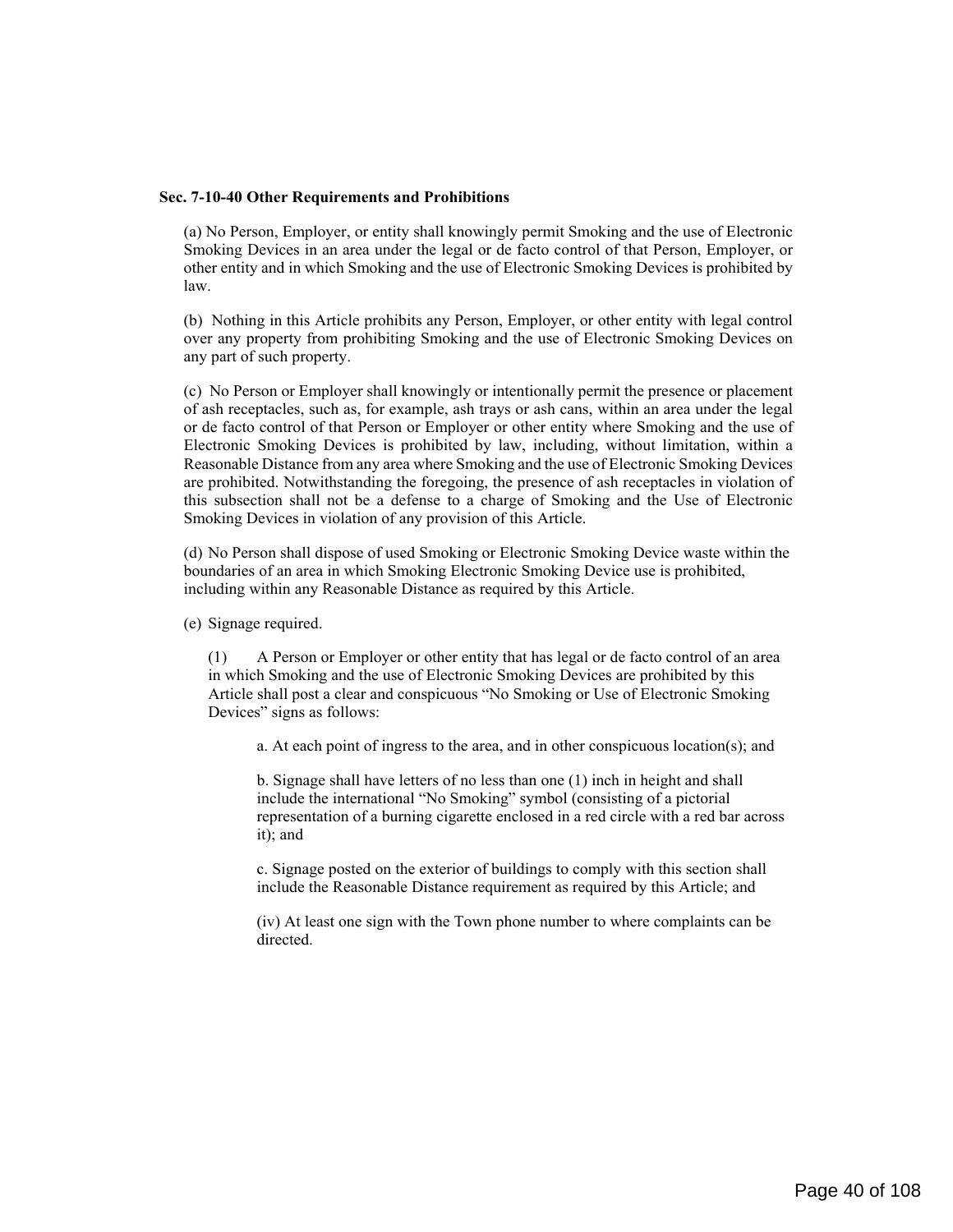(2) For purposes of this section, the Town Manager or his/her designee shall be responsible for the posting of signs in regulated facilities owned or leased in whole or in part by the Town.

 (3) Notwithstanding this provision, the presence or absence of signs shall not be a defense to a charge of Smoking and the use of Electronic Smoking Devices in violation of any other provision of this Article.

(4) No Person or Employer shall intimidate, threaten any reprisal, or effect any reprisal, for the purpose of retaliating against another Person who seeks to attain compliance with this Article.

### **Sec. 7-10-50 Restrictions on Sale of Tobacco**

- (a) It is unlawful for any person to furnish to any person who is under 18 years of age, by gift, sale or any other means, any cigarette or tobacco product.
- (b) It is unlawful for any person to sell or offer to sell any cigarette or tobacco product by use of a vending machine.
- (c) It is an affirmative defense to a charge of violating subsection (a) above that the person furnishing the cigarette or tobacco product was presented with and reasonably relied upon a document which identified the person receiving the prohibited items as being 18 years of age or older.
- (d) It is a specific defense to a charge of violating subsection (b) above that the vending machine was located in a place of work not open to the public where persons under 18 years of age are not permitted access.

#### **Sec. 7-10-60 Penalties and Enforcement**

- (a) The remedies provided by this Article are cumulative and in addition to any other remedies available at law or in equity.
- (b) Each instance of Smoking or Electronic Smoking Device use in violation of this Article shall constitute a separate violation.
- (c) Each incident of Smoking or Electronic Smoking Device use in violation of this Article is an infraction subject to a fifty dollar (\$50) fine or otherwise punishable pursuant to Chapter 10 of the Code. Other violations of this Article may, at the discretion of the Town attorney be prosecuted as infractions or misdemeanors when the interests of justice so require. Enforcement of this chapter shall be the responsibility of and Town police or code enforcement officer. In addition, any peace officer or code enforcement official also may enforce this chapter.
- (d) Causing, permitting, aiding, abetting, or concealing a violation of any provision of this Article shall also constitute a violation of this Article.